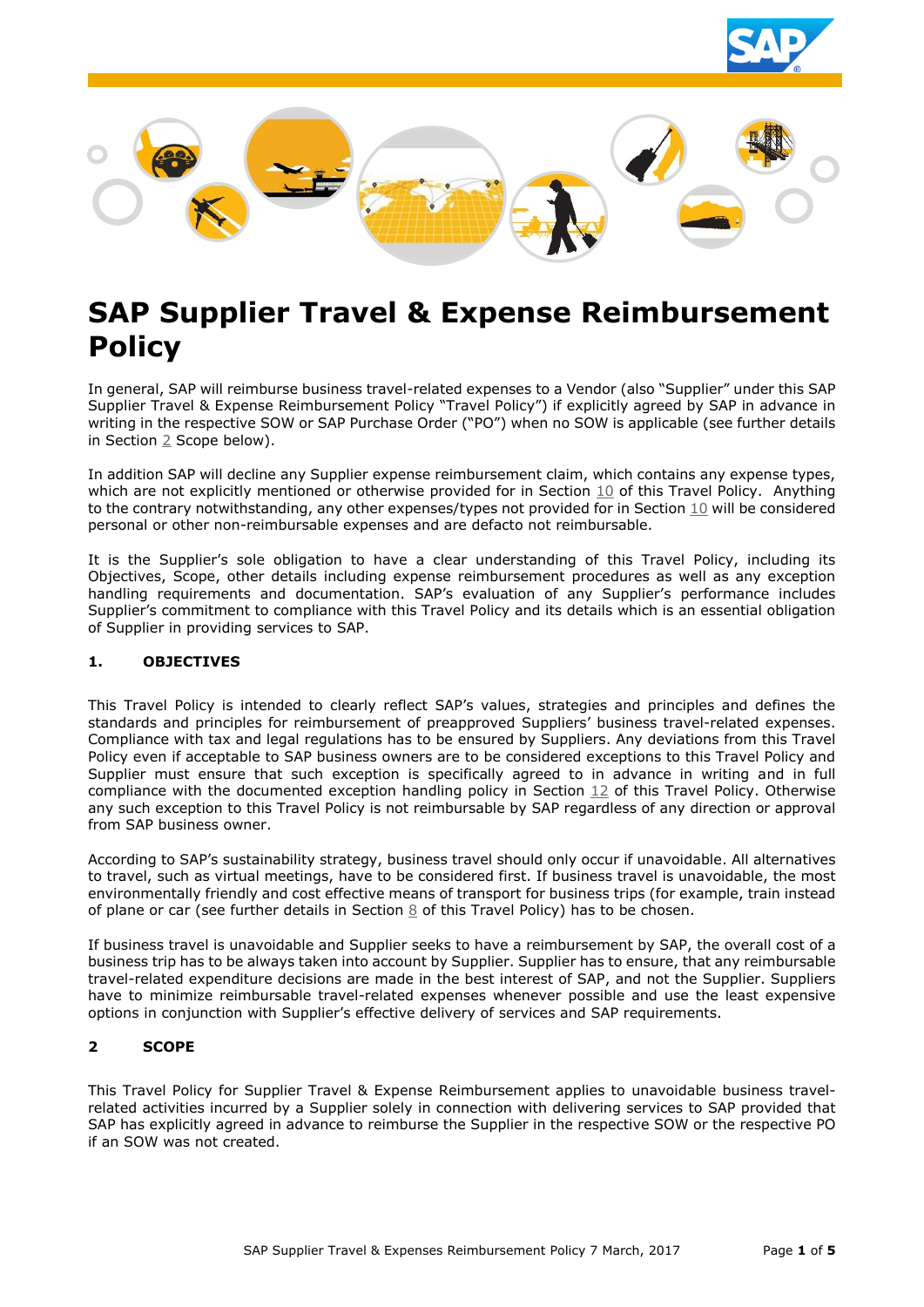

For the avoidance of doubt, there is never a reimbursement of travel related expenses by SAP if the parties have agreed to rates in the SOW (or purchase order) which refer to "all inclusive" rates and / or specific "per diem" (lump sum agreed to travel expenses) rates.

Anything to the contrary notwithstanding, Suppliers are explicitly prohibited from incurring any expenses on behalf of SAP employees and are not allowed to seek reimbursement from SAP of any business travel expenses (including meal-related expenses) generated by or from SAP employees. SAP has its own internal employee travel reimbursement and employee code of conduct policies ("SAP Employee Policies"). Supplier acknowledges that in seeking any reimbursement of SAP employee related expenses, the SAP' Employee Policies as well as this Travel Policy would be infringed. Supplier agrees that such infringement by Supplier will be considered a Supplier gross misconduct and grounds for SAP to terminate for cause Supplier's SOW and/or any purchase orders to provide services to SAP.

## **3. SUPPLIER RESPONSIBILITIES**

- a. Suppliers are responsible for complying with this Travel Policy and all the details herein.
- b. Suppliers are responsible for obtaining SAP's prior written approval for any travel expenses for which reimbursement will be sought from SAP as further detailed in this Travel Policy.
- c. Regardless of any SAP business direction, SAP will reimburse Suppliers only for business related expenses while travelling on authorized SAP business according to expense types reimbursable defined in Section [10](#page-2-0) of this Travel Policy or as otherwise specifically authorized and documented in accordance with the exception handling under Section [12.](#page-3-0)

## **4. SAP BUSINESS TRIP**

Reimbursable expenses under this Travel Policy are limited to business travel expenses incurred during an SAP Business Trip. All other expenses of Supplier are considered personal expenses or otherwise not reimbursable.

Business trips are journeys to locations other than the Suppliers' regular place of work and home that fulfill a business purpose. Under this Travel Policy, an SAP Business Trip is a business trip made by Supplier and/or Supplier Personnel to the extent and such portion which is exclusively required and dedicated to provide services to SAP ("SAP Business Trips").

Generally, SAP Business Trips may be considered door to door (Supplier destination to SAP destination and return). If travelers from Suppliers set out on a business trip from home, the trip begins as soon as the traveler leaves the house. If travelers from Suppliers set out on a business trip from work, the trip begins as soon as the traveler leaves the company's premises. This rule only applies if not otherwise defined in an SOW or MSA.

## **5. AIR TRAVEL**

- a. When air travel is justified and has been preapproved, the standard class for flights is coach class / economy class. Booking the lowest possible airfare indicated by the utilized booking channel is mandatory.
- b. Participation in Travel Industry Bonus Programs (e.g. Frequent Flyer Programs or similar) must NOT influence flight selection in any manner that would result in incremental cost to SAP beyond the lowest possible airfare or other reimbursable cost/expense as indicated in this Travel Policy.

## **6. HOTEL / LODGING**

For all hotel reimbursements, the lowest possible rate for a standard room category at a 3-star / 4-diamond hotel applies. Supplier's travelers may accept room upgrades to a higher room category only if the upgrade is at no additional cost to SAP.

Participation in Travel Industry Bonus Programs (e.g. Frequent Guest Programs or similar) must NOT influence hotel selection, which would result in incremental cost beyond the lowest possible rate.

## **7. CARS**

#### **a. Car Rental**

SAP will reimburse Suppliers only for Compact Car Category for all car rentals. Full-Size Category will be reimbursed only when three or more Supplier individuals are traveling together. Upgrades can only be obtained at no cost to SAP.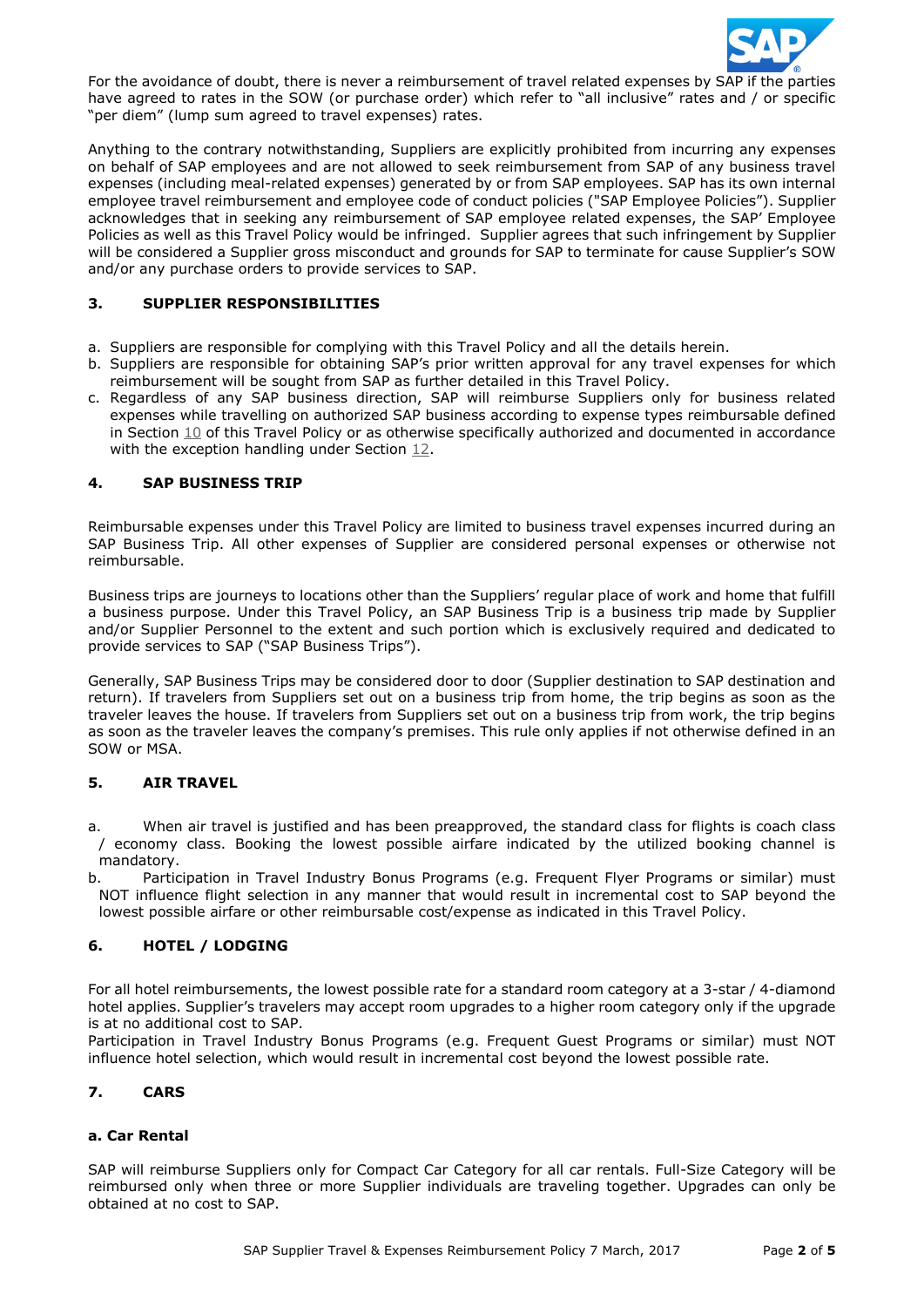

Suppliers have to refuel all rented cars prior to returning the vehicle in order to avoid any related additional fees. In case this will not be obeyed, the Supplier will not be reimbursed for these additional fees by SAP.

- Supplier assumes the responsibility of all parking and traffic fines.
- SAP is not responsible for any damages to vehicles.

#### **b. Personal Auto Reimbursement**

In the event SAP approves reimbursement of a personal automobile, the mileage reimbursement will be limited to Supplier Personnel's daily commute from the closer of their home or normal work location to their assignment SAP Business Trip location. Any other mileage is considered personal in nature and not eligible for reimbursement. Mileage will be reimbursed at the current rate mentioned in the Appendix [Mileage Reimbursement](#page-4-0) unless otherwise indicated.

- Supplier assumes the responsibility of all parking and traffic fines.
- **SAP** is not responsible for any damages to personal vehicles.

#### <span id="page-2-1"></span>**8. OTHER TRANSPORTATION**

SAP will reimburse Suppliers for rail travel in 2<sup>nd</sup> Class / Coach Class. Rail travel should be chosen when in considering the total travel cost of the SAP Business Trip (door to door) and it is the least expensive form of travel. Cost efficient rail travel should also be used when:

a. it is less expensive than air travel and does not substantially increase the total travel time of the SAP Business Trip OR

b. it is substantially timelier than driving by car.

#### **9. MEALS**

SAP will reimburse Personal Meal Expenses by original receipt only if such meal expenses were approved in advance in the specific SOW and/or PO.

Personal Meal Expenses are defined as actual meal expenses incurred by the traveler when on an overnight out-of-town SAP Business Trip ("Personal Meal Expenses"). Suppliers' travelers will be reimbursed for Personal Meal Expenses respecting local law requirements and according to reasonable actual cost of each meal incurred, but not to exceed the following meal limits or total daily meal limits (provided SAP Business Trip justifies all 3 meals):

- SAP Business Trip within US: (Breakfast \$10, Lunch \$15, Dinner \$40, \$65 full daily meal limit)
- SAP Business Trip outside US: €50/day or equivalent currency

Supplier Personnel who are authorized to obtain Personal Meal Expenses reimbursement must provide an original itemized restaurant receipt (no credit card receipts) from the provider for all meal expenses in order to be eligible for reimbursement. All receipts must indicate the name and location of the business along with the date, description and amount of the Personal Meal Expense. Only meals incurred while traveling overnight on business will be reimbursed and:

 Individual meal or daily meal totals (when applicable) in excess of the meal limits noted above will not be reimbursed.

 If Supplier personnel is authorized to use apartments or other extended lodging with cooking facilities, then groceries may be authorized and purchased in lieu of meals as long as Supplier stays within the daily meal limit. Complete, unaltered, and itemized grocery receipts must be submitted in order for Supplier to be reimbursed.

 Supplier meals when not staying overnight on business are not reimbursable and at the expense of the Supplier or Supplier personnel. Meals on the last day of an SAP Business Trip are not reimbursable once Supplier leaves the airport of their return destination.

 For overnight SAP Business Trips without Air Travel, if approved in advance by SAP, the applicable meal reimbursement for the first and last day of the SAP Business Trip portion are to calculated using the following:

Between 14 + 24 hours: Breakfast, Lunch and Dinner incurred may be reimbursable.

- Less than 14 hours: Breakfast and Lunch may be reimbursable.

#### <span id="page-2-0"></span>**10. REIMBURSABLE EXPENSES**

Only the following expense types can be considered for reimbursement under this Travel Policy. Any exceptions are Supplier responsibilities to ensure they are handled in accordance with Section [12.](#page-3-0)

- a. Airfare and surface transportation
- b. Car rental or Personal Automobile Reimbursement
- c. Gratuities / tips (but only if reasonable and customary in the location)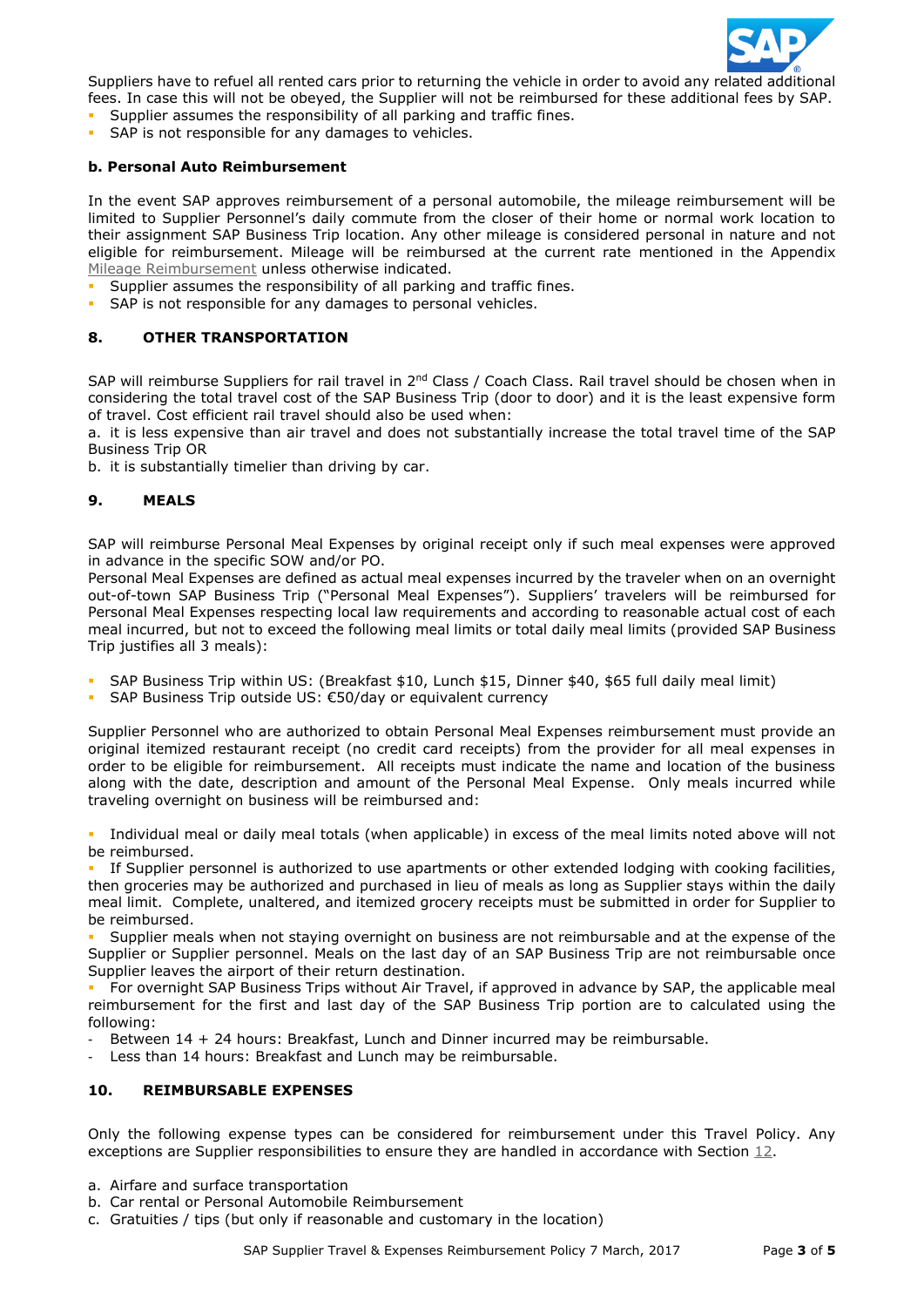

- d. Hotel / lodging
- e. Cancellation fees, only if cancellation was caused by SAP or at SAP's discretion
- f. Personal Meal Expenses
- g. Parking Fees
- h. Other fees/costs authorized under this Travel Policy

#### **11. EXPENSE REIMBURSEMENT**

Suppliers must comply with all expense reimbursement details noted in this Travel Policy. Additional reimbursement procedure details may be included in the relevant SOW or PO (for example: specific invoice or billing instructions). It is Supplier's responsibility to provide original, conforming details and receipts in line with the expense reimbursement requirements to be reimbursed.

## <span id="page-3-0"></span>**12. EXTRAORDINARY EXPENSE EXCEPTIONS**

All exceptions and deviations from this Travel Policy including any expense types not listed in Section  $10$ , regardless of alleged direction of SAP business owners or other approval, will be considered "Extraordinary Expense Exceptions" and will only be considered by SAP for reimbursement if Supplier ensures they are specifically approved in advance in writing by SAP with Supplier obtaining and presenting all required documentation. For the avoidance of doubt, there will be no partial expense reimbursements for expenses incurred not in line with this Travel Policy. Failure of Supplier to complete every protocol and documentation requirements as to Extraordinary Expense Exceptions in advance of incurring any such expenses will cause SAP to reject and not be liable for reimbursement of such Extraordinary Expenses Exceptions regardless of any alleged SAP business direction or approval.

Extraordinary Expense Exceptions Advance Approval and Documentation required:

Specific written approval in advance (prior to the occurrence of such expense/trip) which notes in such written approval as evidenced in the SOW (or PO where applicable) or signed amendment the following:

clear acknowledgement from both authorized Supplier representative and the authorized SAP approver that both understand the expenses being approved by them are Extraordinary Expense Exceptions and not normally authorized under this Travel Policy and will be subject to extraordinary SAP review/scrutiny; and detailed explanation justifying why the Extraordinary Expense Exceptions area being approved for reimbursement; and

Authorized SAP approver of Extraordinary Expense Exceptions must be authorized SAP Line of Business Owner (L1) and cost center owner of the Extraordinary Expense Exceptions.

#### **13. TRAVEL POLICY UPDATES**

This Travel Policy may be updated from time to time at SAP sole discretion [www.sap.com/supplier-portal](http://www.sap.com/supplier-portal-travel-and-expense-policy-en)[travel-and-expense-policy-en](http://www.sap.com/supplier-portal-travel-and-expense-policy-en) without further notice to Suppliers and such current version will apply to any travel expense reimbursements authorized by SAP at the time of the issuance of the respective SOW (or Purchase Order when no SOW is applicable). Upon Supplier's request, the applicable version can also be provided in writing by SAP.